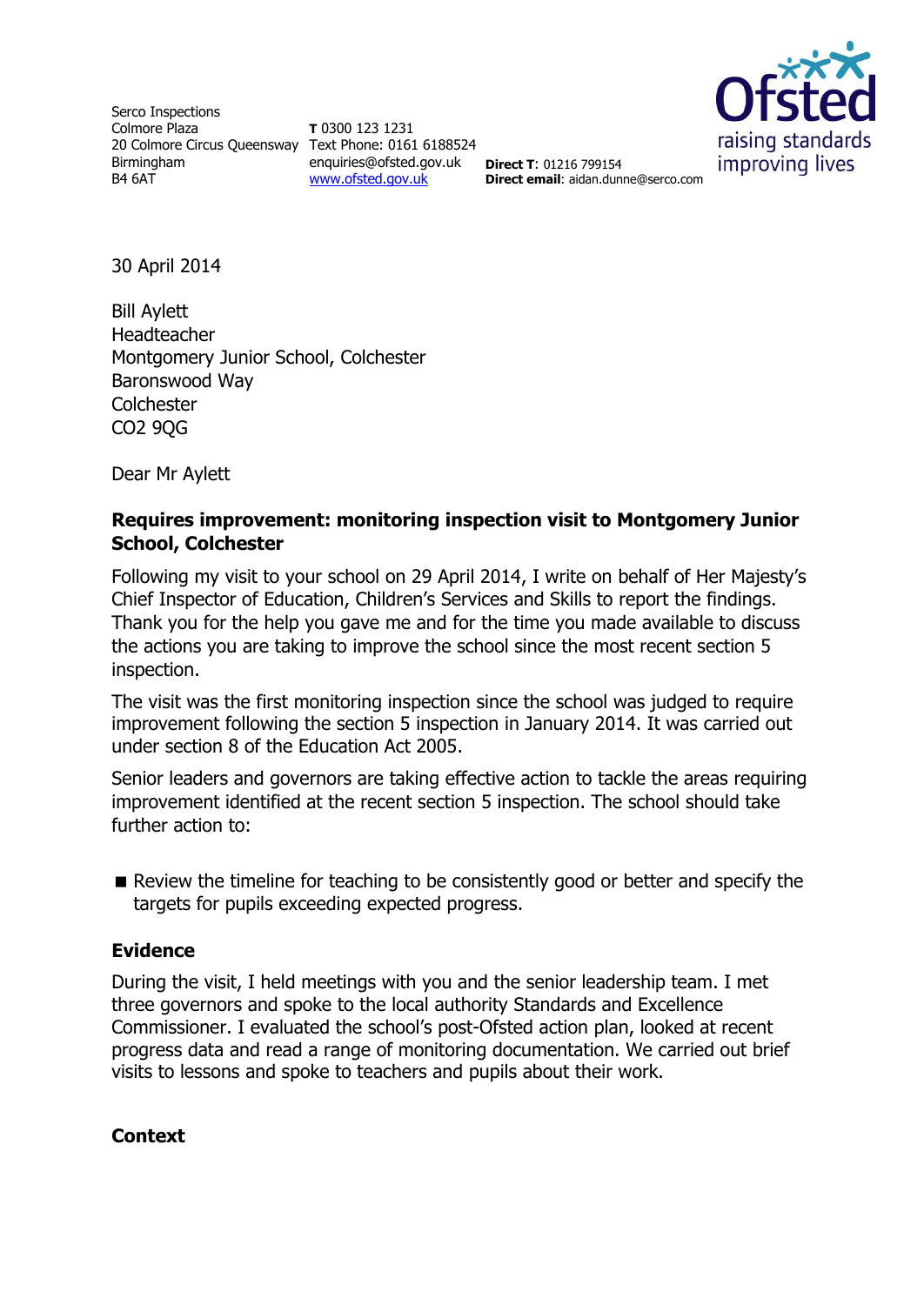

A Year 5 teacher, also subject leader for literacy, left the school at Easter. You reviewed staff deployment to ensure continuity for pupils and the special needs coordinator is teaching this class until the end of the Summer term. Three new members of staff will join the school in September 2014.

# **Main findings**

Soon after the inspection, with the timely support of governors, you swiftly took action to address weaknesses. The strategies used to improve the leadership and teaching of mathematics and phonics are particularly effective. Consequently, the school is making rapid progress towards becoming a good school. The school's improvement planning is clearly focused on accelerating pupils' progress. Targets to improve the quality of teaching and for pupils to make expected progress are precise, although the timeline for teaching to be consistently good or better lacks urgency. You also need to specify the proportion of pupils making more than expected progress to reflect your key priority of accelerating progress for more able pupils. You have good systems in place to monitor the quality of teaching and, with the support of senior leaders, you frequently check that pupils' learning and outcomes are being raised. As we visited classes, I noted that consistent approaches are now used to check that pupils know what they need to do to improve through your 'Think Pink' strategy and 'Steps to Success'. These initiatives are already improving standards in writing and mathematics. The identified issue of slower progress for more able pupils and girls in mathematics is being addressed very well. Current data and predicted 2014 results appear stronger than in previous years.

Governors took quick action to agree a post-Ofsted monitoring plan with the clear agenda of checking progress against the key issues identified at the inspection. They are keen to refine their skills further to help them gather objective evidence of improvements, independently of your senior leadership team. For this purpose, they are commissioning a review of governance to ensure that they have the necessary expertise to hold the school to account.

Ofsted may carry out further visits and, where necessary, provide further support and challenge to the school until its next section 5 inspection.

## **External support**

The local authority Standards and Excellence Commissioner provides effective support to the school. This includes signposting staff to best practice, identifying relevant courses to improve the quality of teaching and reviewing the effectiveness of your plans. The work of local authority mathematics consultant is having a positive impact on classroom practice, such as better sequencing of activities to develop pupils' mathematical skills, more effective use of working walls and staff paying careful attention to the timing of additional intervention to ensure that the learning of pupils receiving support is not disrupted. The consultant's notes of visits provide specific action points for subject leaders to drive improvement in mathematics. Links with other schools encourage staff to reflect on their practice, for